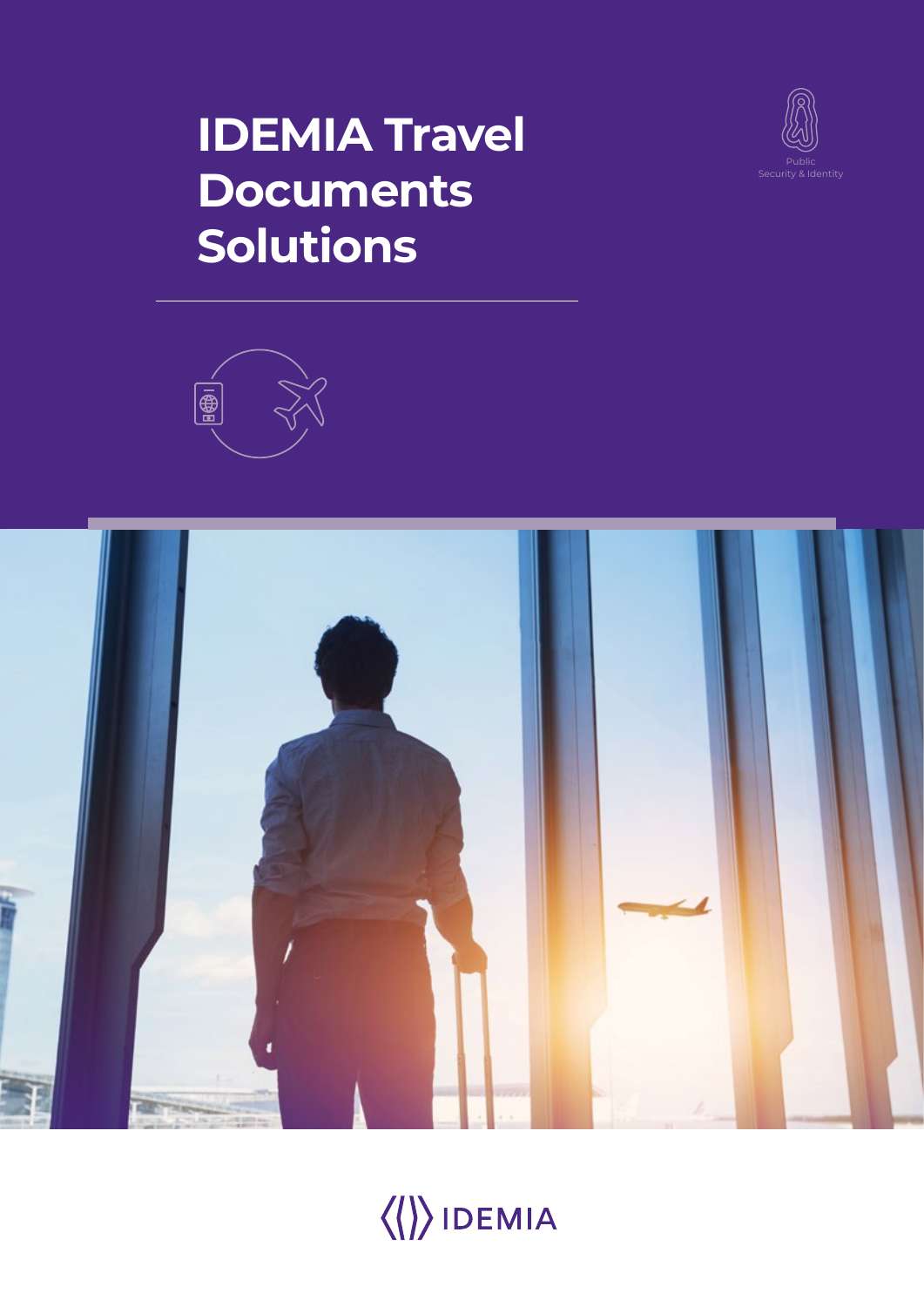# **IDEMIA ePassport Solution**

## IDEMIA's vision for new generation ePassports

21st century governments worldwide must meet the challenges of border security. They must guarantee high security whilst smoothing traveler flow and reducing queues. In recent years, ePassports have become increasingly popular with 138 governments adopting this innovative ID technology. In 2018, 85% of all passports issued were electronic.

This is a problem for the infrastructure needed to process ePassport holders securely and smoothly. Automated document inspection is the key to this but reader capacity and speed cause bottlenecks. Universally machine-readable travel documents are needed on a large scale and these need to provide the security and privacy demanded by ICAO specifications and primarily by citizens. A solution is needed now.

## The answer to the Border Control Challenges

IDEMIA ePassport Solution is an electronic document that offers unique features. Incorporating data storage for a fully ICAO compliant travel document, it is the ultimate medium for a truly secure, contactless, biometric ePassport.

ନ୍ଧ ନ୍ମମ୍ପ୍ ଜୁନ<br>ଗୋମାଲିକା ଜୋଗ

IDEMIA ePassport Solution enables electronic document readers to perform verification in less than 3 seconds.

The result is that 3 vital questions will be answered in that time:

- › Is the document authentic?
- › Has the document been altered?
- › Is the person presenting the document its authorized holder?

IDEMIA's ePassport Solution can be verified rapidly, securely and without compromising any personal privacy issues. It provides a modern, high

technology approach to automated document verification and answers to many of the challenges facing busy border crossings. IDEMIA ePassport Solution provides state-of-the-art electronic security documents with ICAO PACE mechanism.

## **ICAO ePassport security**

IDEMIA participates in the ICAO committee and therefore plays a significant role in emerging standards. In short, IDEMIA has a complete understanding of ICAO standards and is providing governments with the expertise to reach ICAO requirements.

The development of IDEMIA ePassport Solution has benefited greatly from this experience with ICAO. The result is an electronic document that's ideally suited to ePassports and that adheres 100% to the internationally agreed specifications, summarized here:

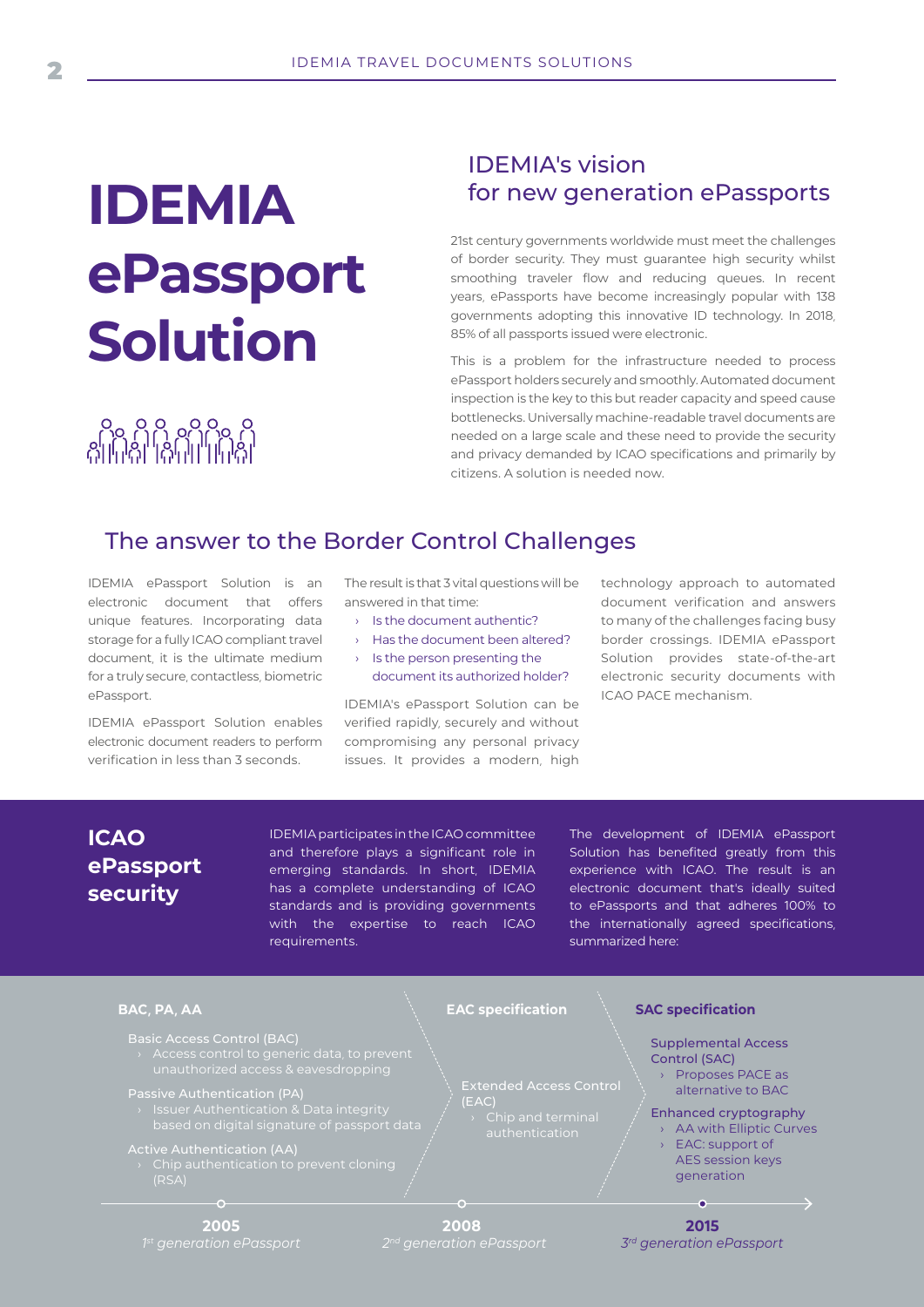## **Embedded OS features**

#### Some major advances are incorporated:

#### **Interoperability & Speed**

Freedom of travel demands that passports can be recognized by all states. The passport must also be compliant with the latest standards and compatible with existing infrastructure.

IDEMIA ePassport Solution achieves this. It has successfully passed all the ICAO and EU interoperability tests conducted between 2005 and June 2014.

Independent laboratories have tested IDEMIA ePassport Solution and published reports that give governments confidence in product efficiency and compliance. IDEMIA's own laboratories have verified compatibility with most of the document readers on the market.

#### **Optimal Reading Time**

The contactless reading of the document works at up to 848 Kbits per second. This and the highly efficient operating system enable IDEMIA ePassport Solution to read a typical EAC profile within 3 seconds. This industryleading performance will be a major contribution to smoother, faster border crossings.

#### **Standards & Data Management**

New threats to our security appear all too frequently. IDEMIA plays a very active role in this by helping set the standards. With its ePassport Solution, IDEMIA assures compliance with:

- › Data interoperable organization: LDS V1.7 and V1.8,
- › Secure communication: Supplemental Acces control with comprehensive cryptography, including Integrated Mapping and AES encryption,
- › Reinforced authentication: Biometric data access is protected by EAC (Extended Access Control).

IDEMIA ePassport Solution offers storage capacities from 80KB to 180KB for personal data.



This makes it possible to store mandatory personal data (biographic and portrait) as well as optional data or biometrics (fingerprint, iris etc.).

#### **Enhanced Security**

An electronic passport is usually valid from 5 to 10 years and must be long term resistant to data hacking. The state has to guarantee that personal data and biometrics are secure when stored in an ePassport.

IDEMIA ePassport Solution has earned the highest level of security from independent standards laboratories and has received the Common Criteria security certificate for:

- › BAC at EAL 4+ level (PP 055),
- › EACv2 with PACE at EAL5+ level (PP 056v2).

IDEMIA ePassport Solution supports the largest cryptographic algorithm key length:

- › AES up to 256 bits,
- › Elliptic curve up to 521bits.

#### S ince January 2015,

all EU member states have to issue electronic machine-readable travel documents (eMRTDs) with the new 'SAC' feature. SAC defines two ways of establishing secure communication with eMRTDs:

- › BAC (Basic Access Control) The earlier method, for backward compatibility with early equipment
- › The new PACE method.

The adoption of PACE concerns secure communications with the eMRTD. Encryption relies on keys derived from:

- › Document number;
- › Date of Birth;
- › Date of Expiry.

Both BAC and PACE use keys derived from these sources but BAC has a weakness. The PACE protocol is more robust and further strengthens security by using 3DES and AES encryption with longer keys. This is an excellent example of IDEMIA's contribution to ICAO standards. The company's cryptographic experts designed 'Integrated Mapping' for achieving quicker and more secure protocol which is fully adopted by ICAO.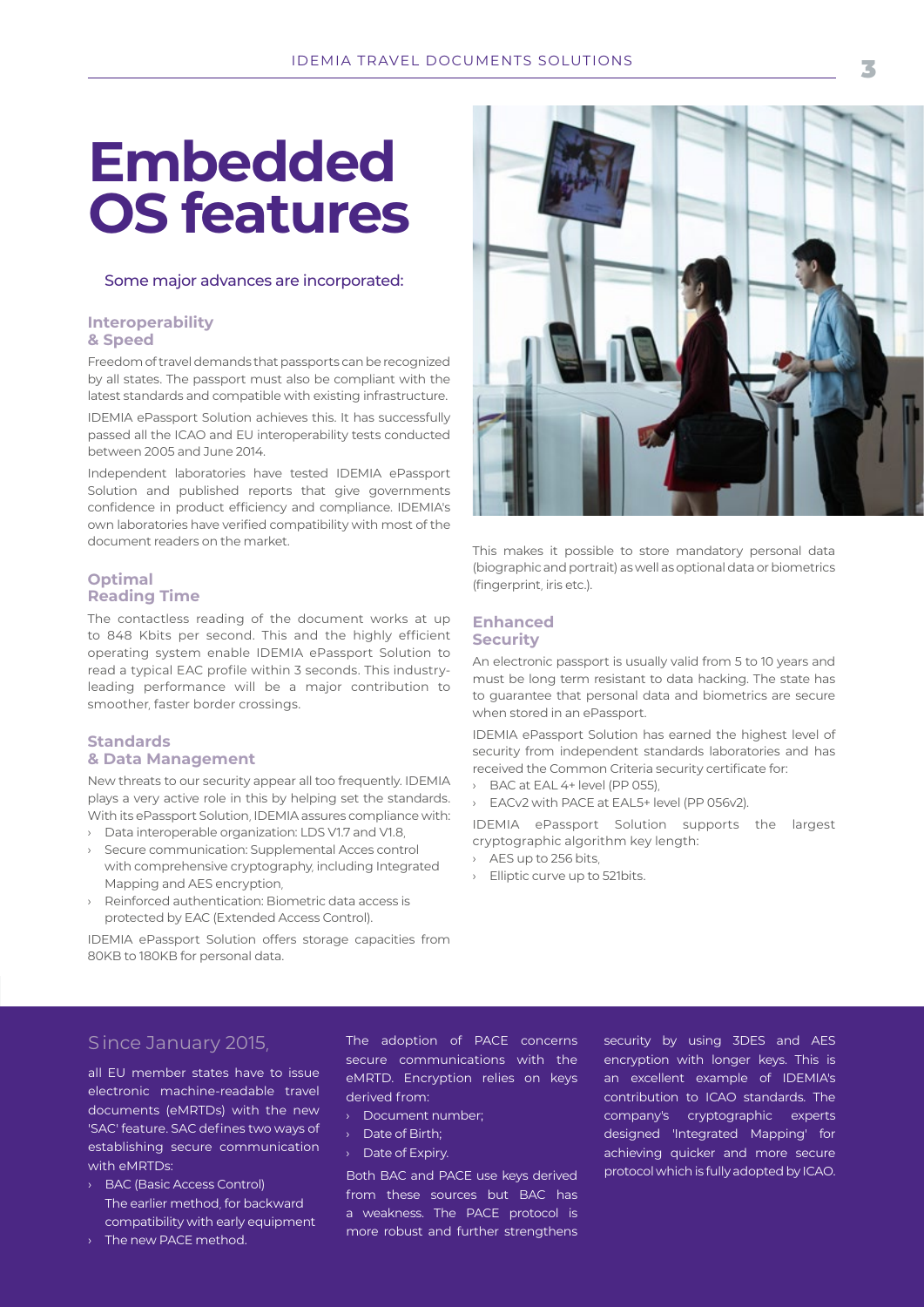## **Physical Features**

A passport reflects a country's identity. It also gives its citizens a feeling of pride and of belonging. Physical and visual appeal is important and IDEMIA's designers are acknowledged for the excellence of their design. These tailor-made works of art combine stunning visual effects with state-of-the-art security.

The result is a travel document to be proud of. It is also an identity document that strongly resists counterfeiting and data manipulation. IDEMIA ePassport Solution is a major step towards smoother border crossing with cross-checking physical and electronic attributes that reduce processing time and increase security. IDEMIA ePassports are designed to last for 10 years, a claim that is supported by an independent durability report.



#### **Physical security features for passports with polycarbonate DataPage**

A passport requires strong security features that can be easily checked with the naked eye. These are known as firstline security features. Photo substitution is the main threat in counterfeiting a passport and to counter this IDEMIA has developed optical security features such as LASINK™, Multi OVI (Optically Variable Ink), Stereo Laser Image (SLI®), Clear window, ImagePerf/TLI®, Tactile relief and 3D Photo ID™.

SLI® is a security feature designed to check the authenticity of the primary photo. It does this by adding a small three-dimensional portrait, clearly visible to the naked eye. It is possible to make a direct comparison between the primary photo and the SLI®. Any attempt to change the primary picture will result in a clear mismatch with the 3D picture. Any attempt to change the SLI® portrait cannot reproduce the 3D effect and tactile characteristics of the lenticular structure of this image. In addition to first-line security features second and third-line features will also be applied.

#### **IDEMIA security Binding**

IDEMIA's high security binding is highly durable and prevents substitution of the polycarbonate data page.

It is based on a flexible polymer hinge material that is locked inextricably with the data page itself and with a polycarbonate strip.





#### **LASINK**™ **technology**

IDEMIA's LASINK™ technology leverages unique personalization techniques to protect a photo against tampering and allows fast and reliable verification of the authenticity of an identity document. Citizens of the principality of Andorra benefit from this new generation of color pictures on their passports. It is easily identifiable and strongly protects their identity from alteration.

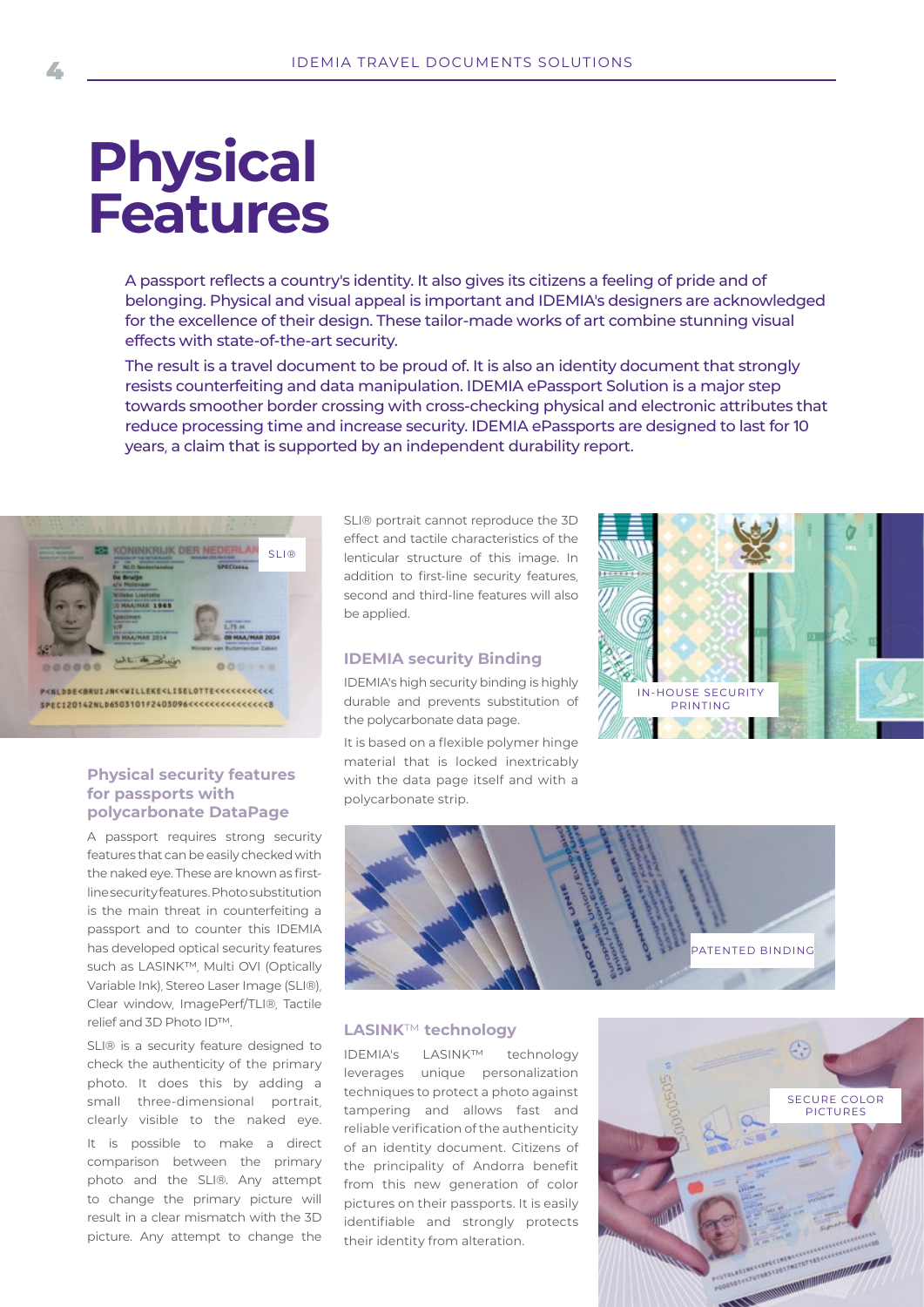## Polycarbonate data page

The IDEMIA data page is a homogeneous polycarbonate ID-3 card. It incorporates a contactless chip with antenna for storage of the document holder's information and the required data protection mechanisms (ICAO compliant).

By embedding the chip in the data page an unbreakable and tamper proof link is created between personalized graphical and digital information. This also provides a greater choice

in the selection of security features. Fraudulent combinations of chips with manipulated or forged data pages are virtually impossible.

If the eCover solution is preferred, IDEMIA can offer a thin polycarbonate data page. This combination provides the same level of security with an exclusive binding technology. Half of the deployed polycarbonate passport programs worldwide have chosen IDEMIA as their sole supplier.



### Customer choice: a "modular" approach

IDEMIA offers great flexibility in its products and services. Our goal is to provide the very best answer to the most demanding customer needs.

A customer might need a turnkey passport solution with a Polycarbonate or eCover passport, but with or without full personalization. It is the customer's choice. With IDEMIA, the customer is free to mix and match the most appropriate and cost-effective products, options and services.

We also offer cooperative ventures where we support national printing



houses with IDEMIA expertise and technology. The printing houses can choose IDEMIA ePassport Solution components such as inlays, eCover or the binding, including the possibility for a technology transfer.

### **IDEMIA ePASSPORT SOLUTION PRODUCT FEATURES**



#### FORM FACTORS

› Data Page/eCover Passport booklet and resident cards or the subset (inlay, module)

#### DURABILITY & INTEROPERABILITY ICAO Technical Report:

- › RF Protocol & Application test
- standard for ePassport Part 3,
- Physical test methods for passport books (durability).

#### **SECURITY**

- › BAC EAL 4+ (PP 055)
- EACv2 with PACE at EAL5+ level
- (PP 056v2)
- **Generic and Integrated** Mapping

#### COMPLIANCE TO STANDARD

- › ICAO 9303 7th Edition
- **TR Supplemental Access Control**
- $\rightarrow$  LDS v1.7 and 1.8
- › EAC v2.20 (TR 03110 v2.20 part 1&3)
- › ISO/IEC 14443 & ISO/IEC 10373 part 6
- › ISO/IEC 18745 part 1 and part 2

#### CHIP

- $\rightarrow$  80 KB 180 KB
- Double source
	- available

#### PERFORMANCE

- › Electronic data
- reading
	- in 3 seconds

#### **CRYPTOGRAPHY**

- › 3DES
- AES up to 256 bits
- RSA up to 3072 bits (4096 bits in option)
- Elliptic curve up to 521bits

#### ADDITIONAL COMPLIANCE

- › EU 383/12 European driving licenses with microchip
- › ISO/IEC 18013 2 ISO Compliance Driver's License Machine readable technologies
- › ISO/IEC 18013 3 ISO Compliant Driver's License – Access Control, authentication and integrity validation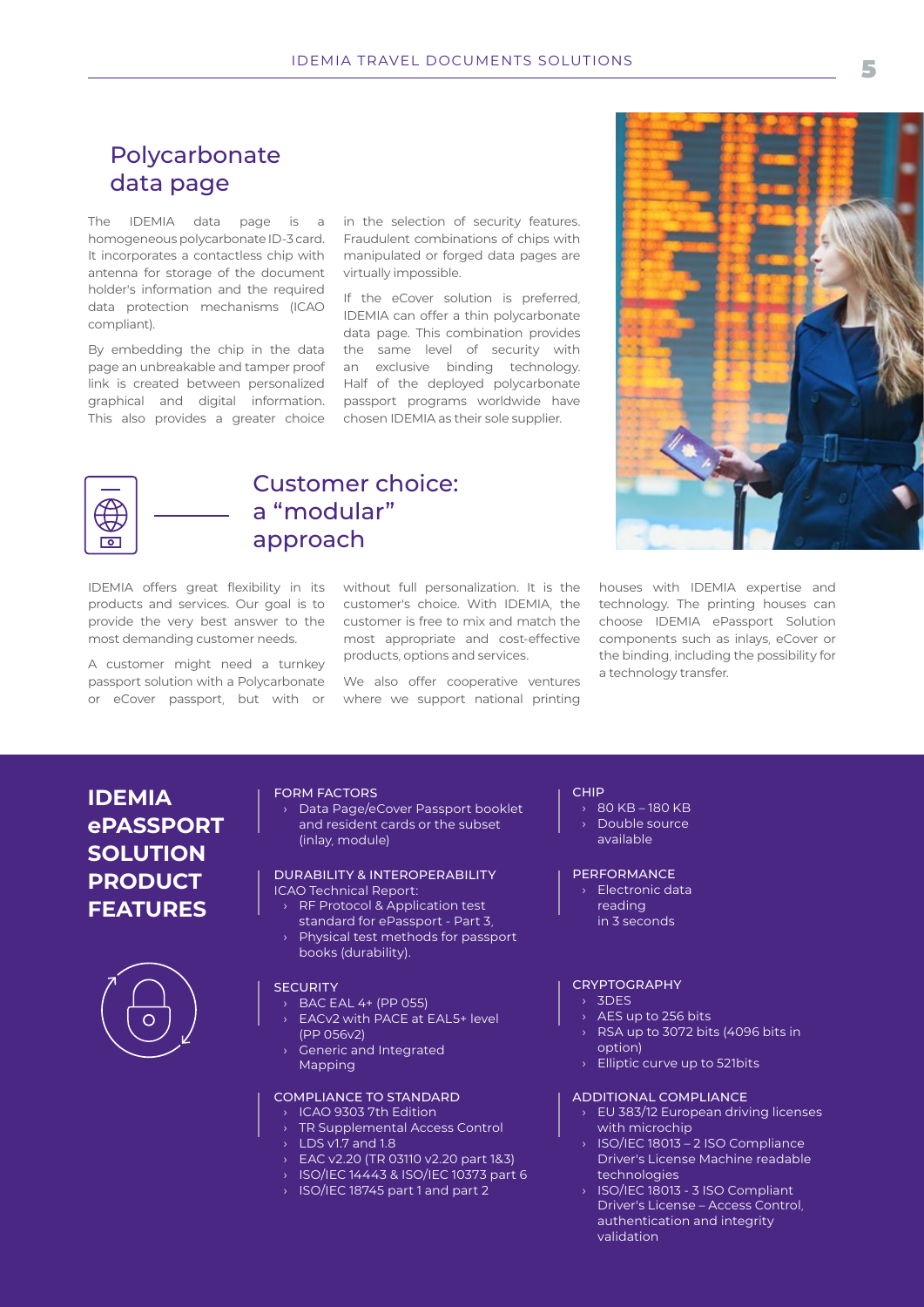## **A turnkey solution for your travel documents**

## From registration to usage

IDEMIA is a preferred partner for government agencies, institutions, national printing houses and other public entities at every stage of the work they do to:

- › Issue trusted identities
- $\rightarrow$  Embed and integrate identities into secure documents and systems
- › Enable use of their secure ID documents



IDEMIA is the only company with all the necessary technologies in house to provide the required smart documents, multi-biometric systems, terminals and integration services so as to meet its customers' identity challenges.

Our end-to-end solutions are secure, easy to deploy and based on global best practices.

**REGISTRATION OFFICE** 

 $\sqrt{\phantom{a}}$ BACKGROUND CHECKS  $\sqrt{\phantom{a}}$  PERSONALIZATION

DOCUMENT USAGE



IDEMIA ePassport Solution is yet another example of IDEMIA's commitment to smooth, safe travel. State-of-theart digital and physical features and advanced biometric technology make it the market reference for ePassports. It is ideally suited to eVisa and border crossing applications (whether fully automated or with direct human verification). IDEMIA ePassport Solution complies with the most advanced standards making it usable in all conditions, for border crossings anywhere in the world. It is compatible with all authentication equipment on the market and with all automated and semi-automated border control solutions.

In fact, IDEMIA offers a complete range of automated and semi-automated border control solutions, as well as document authentication terminals.

## eVISA

passport enables the applicant's identity to be authenticated from home or from the office, ng a suitable device

This is a major convenience, saving the applicant the time and expense of visiting the embassy.  $\mathcal B$ iometrics \ makes \ online \ operations secure enough to allow governments to offer these critical services on-line. Via the appropriate web portal, the applicant can use a smartphone or a tablet for these transactions.

The passport holder only needs to read the passport's MRZ and/or chip to enable automated face or fingerprint authentication. The entire eVisa process can be powered by IDEMIA products.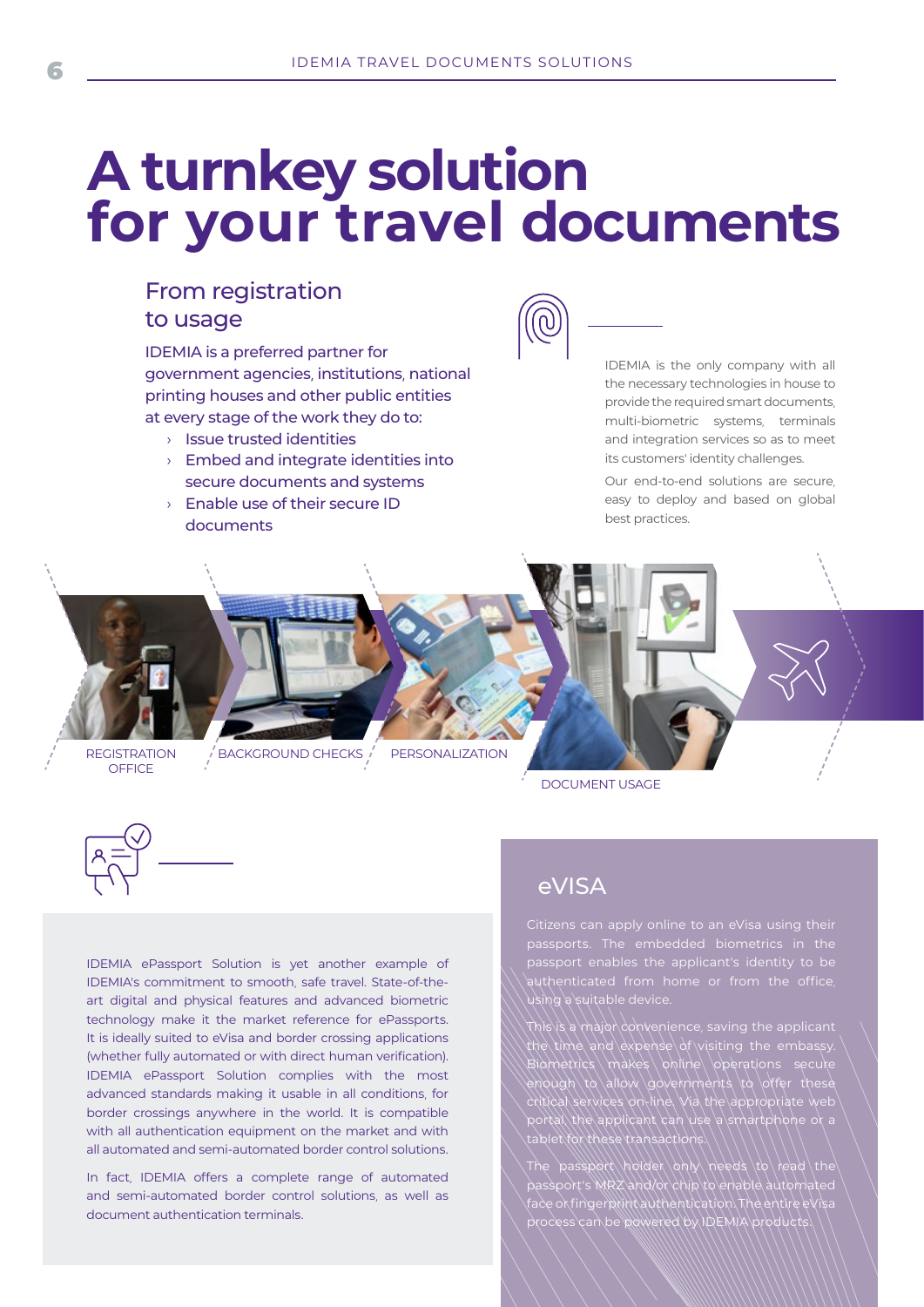#### **Tailor made financial models**

IDEMIA offer governments tailor made project financing options, including: contract supply, turnkey, lease, concessions and private ownership of assets.

Our worldwide customer base gives us the experience needed to create attractive business and pricing models for various needs, cultures and budgets.

#### **BOOT Funding**

IDEMIA frequently recommends the BOOT financing model. This is a three-step program consisting of:

*BUILD, OWN & OPER ATE, TRANSFER.*

#### *BUILD*

The public authority specifies its expectations in terms of outputs: service level and results. A contract is signed to lay down the specifications and the framework in which outputs are to be delivered by the contractor. IDEMIA handles the design, development and implementation of the infrastructure necessary to run the operations.

#### *OWN & OPERATE*

During the contractual period, the built infrastructure is completely or partially owned by IDEMIA, depending on how much funding is desired. IDEMIA is responsible for fully or partially operating and maintaining the infrastructure, as well as keeping the system up and running throughout the overall contractual term.

#### *TRANSFER*

At the end of the contractual period, IDEMIA transfers ownership to the public authority. The transfer includes property (buildings and systems) but also knowledge (system operations, administration and maintenance). The BOOT business model can be applied on the end-to-end identity management framework or parts of it.

#### IDEMIA's BOOT Business Model

IDEMIA invests, manages and operates the system

- › Customer and/or the citizen pays by document issued
- IDEMIA hands back the system to the customer at the end of the contract period

### Albania Chile





From the beginning of this partnership in 2008, IDEMIA has proven its ability to deploy rapidly a large scale identity project by providing an end-to-end solution.

#### In five months, IDEMIA achieved a lot:

- › Created Aleat, the Albanian joint venture;
- › Hired and trained 800 people;
- › Created the document design;
- › Prepared the personalization center;
- Set up over 400 registration offices throughout Albania.

In 2011, the concession was awarded ISO 27001 certification. This proved our ability to maintain the highest security standards in identity management business processes and citizens' data handling. In 2013, the concession was extended for an additional period of 10 years, including new features and services.





The Chilean government wished to reinforce the security of their existing identity management system and travel documents.

In 2012 IDEMIA was chosen as sole supplier under a 10 year build & operate project to provide latest-generation ID management for the national ID card and for e-Passport issuance. IDEMIA provides Chile with secure multi-biometric citizen enrollment and secure ID document production and personalization. Estimated output during the contract is 25 Million identity cards and 4 Million passports.

During the set-up of this program IDEMIA was able to meet different challenges in a short period of time:

- › Create local subsidiary;
- › Recruit staff locally; › Build local project infrastructure;
- Set-up registration offices throughout Chile (650 offices deployed to date).

### IDEMIA's ePassport for Visa waiver programs

› IDEMIA's knowledge and experience in managing identity programs, combined with cutting edge technology, have helped Chile and Albania to benefit from Visa Waiver programs. When travelling with

their ePassport, Chilean citizens benefit from the US Government Visa Waiver program. Chile is the first country in South America to be a part of it. For Albanian citizens, their electronic passport allows them to travel under the Schengen Visa Waiver program.